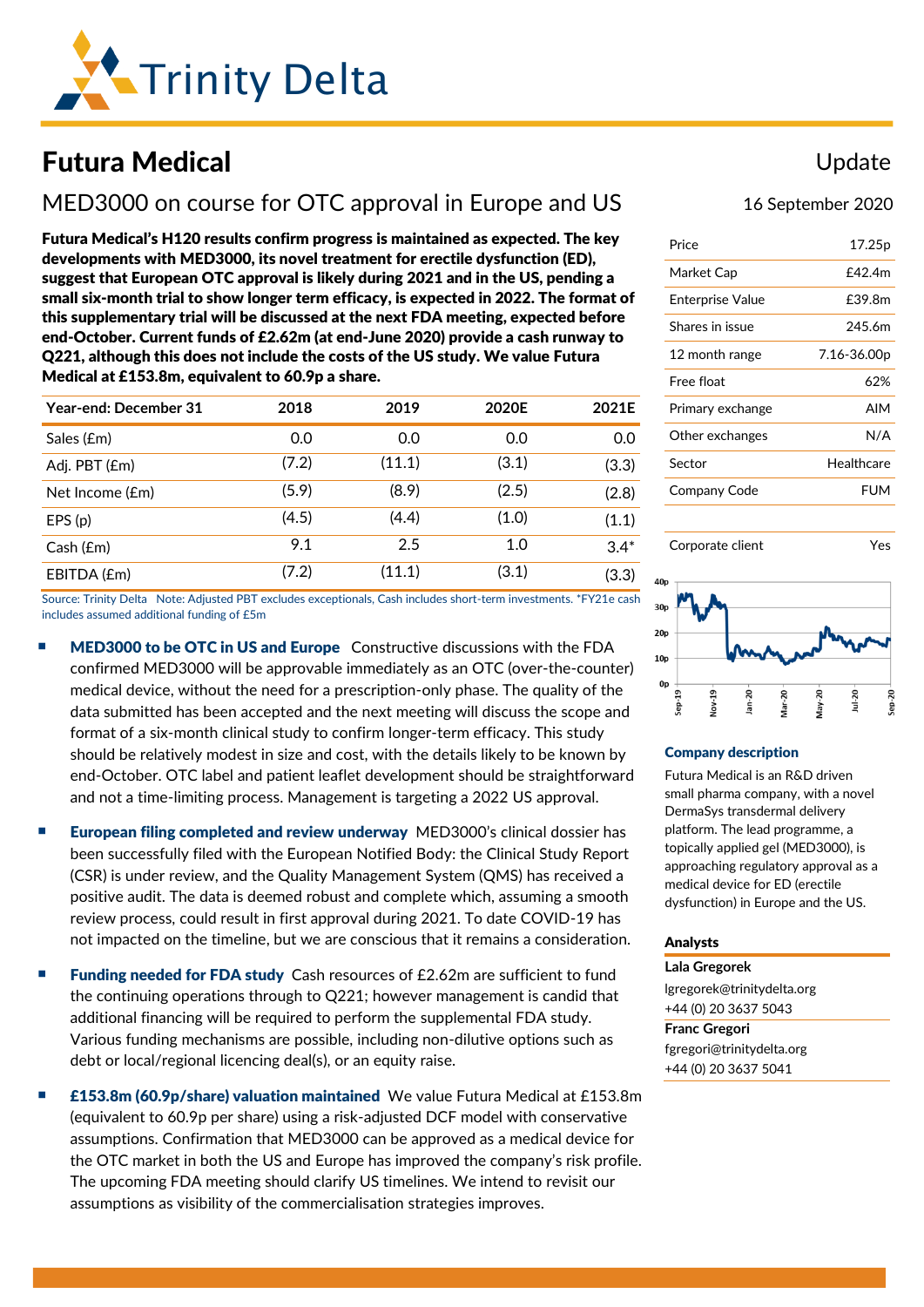

# Futura Medical: getting closer to the key point

**The regulatory filings for MED3000, Futura Medical's topical gel for erectile dysfunction (ED), are progressing well in both Europe and the US. Positive discussions with the European Notified Body and FDA suggest approval as an OTC product is expected in both geographies. Such ready availability, coupled with a proven clinical efficacy, rapid onset of action, and a clean side-effect profile, suggests that it is well placed to capture a sizeable share of a large, and growing, market. Management have engaged a specialist corporate advisor to initiate licensing discussions with suitable commercial partners. We have modelled, using conservative assumptions, OTC sales of \$225m in Europe and \$250m in the US. We reiterate our view that, whilst not without risks, the current valuation fails to reflect the likely prospects.**

H120 results have confirmed that progress is as expected. The regulatory filings for MED3000 are the key near-term determinants of Futura Medical's prospects.

MED3000 filing submitted in Europe, approval expected 2021

In Europe MED3000 has been submitted for approval as a Class 2B medical device. Continuing positive interactions with the designated [EU Notified Body](https://ec.europa.eu/growth/single-market/goods/building-blocks/notified-bodies_en) has seen the Technical Documentation (essentially the efficacy, safety and quality data from the clinical trials and supporting pre-clinical evidence) and the Quality Management System (QMS) documentation being submitted, with the latter having received a positive audit opinion. The Technical Dossier has been accepted and is currently under formal review, which, in our view, would support a regulatory approval in 2021.

#### Exhibit 1: Key milestones on EU Class II Medical Device regulatory pathway

| <b>QMS</b> Evaluation                             | Map out EU requirements<br>for company QMS                   | <b>Dec</b><br>2019  |  |
|---------------------------------------------------|--------------------------------------------------------------|---------------------|--|
| EU Notified <sup>2</sup><br><b>Body Selection</b> | Selection and commission<br>of EU Notified Body <sup>2</sup> | Q1<br>2020          |  |
| QMS <sup>3</sup><br>Update                        | Updating of Futura's QMS3<br>for MED3000                     | July<br>2020        |  |
| <b>Application</b><br>Submission                  | Submission of MED3000<br><b>Technical Dossier</b>            | <b>July</b><br>2020 |  |
| <b>QMS</b><br>approval                            | Positive opinion issued on<br>QMS <sup>3</sup> for MED3000   | Aug<br>2020         |  |
| <b>EU Regulatory</b><br>approval                  | Expected EU marketing<br>authorisation                       | 2021                |  |

Source: Futura Medical. Note: 2 = Notified Bodies are the regulatory authorities that oversee the approval of medical devices within the EU including the UK; 3 = Quality Management System

US filing needs a six-month study, so 2022 approval likely

In the US MED3000 is being filed as a medical device with a De Novo [Classification,](https://www.fda.gov/medical-devices/premarket-submissions/de-novo-classification-request) as there is no similar predicate device to allow a 510(k) submission. Two pre-submission meetings with the FDA (February and July 2020) clarified the OTC route to market and the need for an additional six-month clinical trial to demonstrate longer term efficacy. The details and scope of this small study will be subject of a third meeting (provisionally expected by end-October), as will the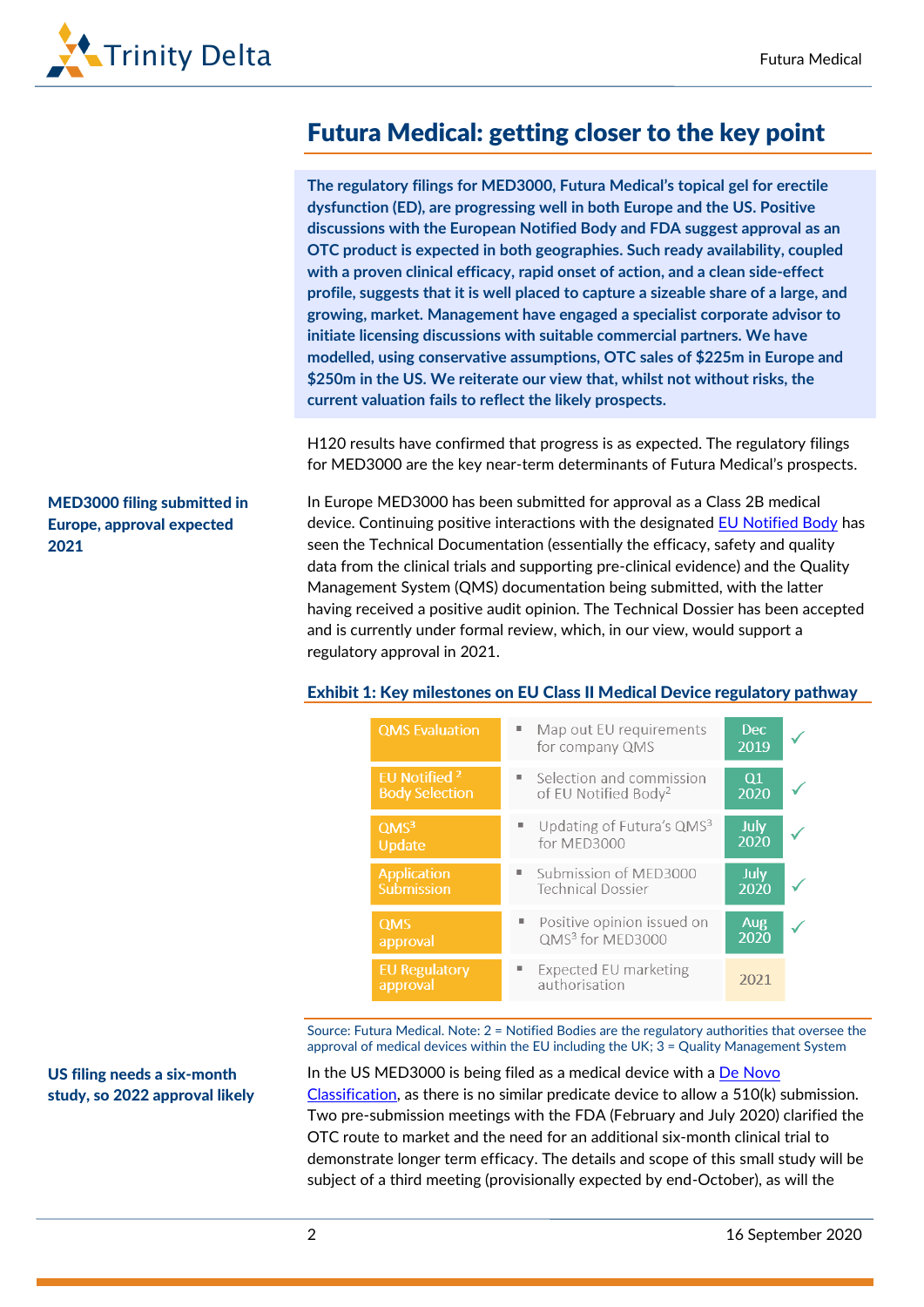

development of the OTC label and patient leaflet. The clinical study report (CSR), and additional clinical, safety, stability, and manufacturing information are similar to the European requirement and the package has already been collated.

### Exhibit 2: Key milestones on FDA De Novo Medical Device pathway

| <b>FDA Meeting</b><br><b>Request</b>     | Submit meeting request<br>Provide summary data<br>Е                                                                           | <b>Dec</b><br>2019 |  |
|------------------------------------------|-------------------------------------------------------------------------------------------------------------------------------|--------------------|--|
| <b>Pre-Submission</b><br>Meeting $(1st)$ | Initial meeting to<br>٠<br>determine classification                                                                           | Q1<br>2020         |  |
| <b>Pre-Submission</b><br>Meeting $(2nd)$ | Review FM57 CSR <sup>1</sup> to<br>ш<br>determine data sufficiency                                                            | July<br>2020       |  |
| <b>Pre-Submission</b><br>Meeting (3rd)   | Agreement on remaining<br>FDA data requirements                                                                               | End of<br>Oct 20   |  |
|                                          |                                                                                                                               |                    |  |
| ≡<br>Ξ                                   | Two remaining requirements for "Direct to OTC" approval<br>Small confirmatory clinical<br>Development of a suitable OTC label |                    |  |
| <b>Application</b><br>Submission         | Submission of MED3000<br>dossier                                                                                              | End of<br>2021     |  |

#### Source: Futura Medical. Note: 1 = Clinical Study Report

The form of the supplementary study will be known after the next FDA meeting, but the indications are that the patient numbers required will modest, with active cooperation to determine the 'least burdensome design'. Developing the OTC label and associated patient information leaflet is a crucial process that seeks to minimise all risks; for example, consumer panels are employed to establish wording that is clear and unambiguous. Although multifaceted, the procedure is not expected to be a time limiting step. Management appears confident that a US OTC approval will be granted during 2022.

Assuming a smooth regulatory pathway, MED3000 would be the first clinically proven ED product that is approved OTC in Europe and the US. Its rapid onset of effect, undoubted safety, and ease of use suggest MED3000 would offer an attractive, clearly differentiated (not 'me too'), and competitive clinical profile compared not only to the market leading class of PDE5 inhibitors, but other classes of competing ED therapies. Management has conducted market research analyses that suggest sales of \$500m three years post-launch, rising to \$584m by year five and \$661m by year ten. First straight to OTC ED product with a promising clinical profile

| LAHUL 9. 9361 BGIKIRS 91 MEDOOD |                                                                                                 |
|---------------------------------|-------------------------------------------------------------------------------------------------|
| <b>Benefit</b>                  | Key enabling feature                                                                            |
| Well tolerated                  | No systemic side-effect potential, especially compared to PDE5 inhibitors                       |
| Works rapidly                   | Potential to have one of the fastest speeds of onset (5-10 minutes) for any ED treatment        |
| Enables spontaneity             | Removes the need for planning of sex associated with some oral PDE5 inhibitor medications       |
| Restores intimacy               | Direct mode of application (by the male or his sexual partner) can form part of foreplay, which |
|                                 | combined with speed of onset can help restore intimacy                                          |
|                                 |                                                                                                 |

#### Exhibit 3: User benefits of MED3000

OTC label requirements are complex but not expensive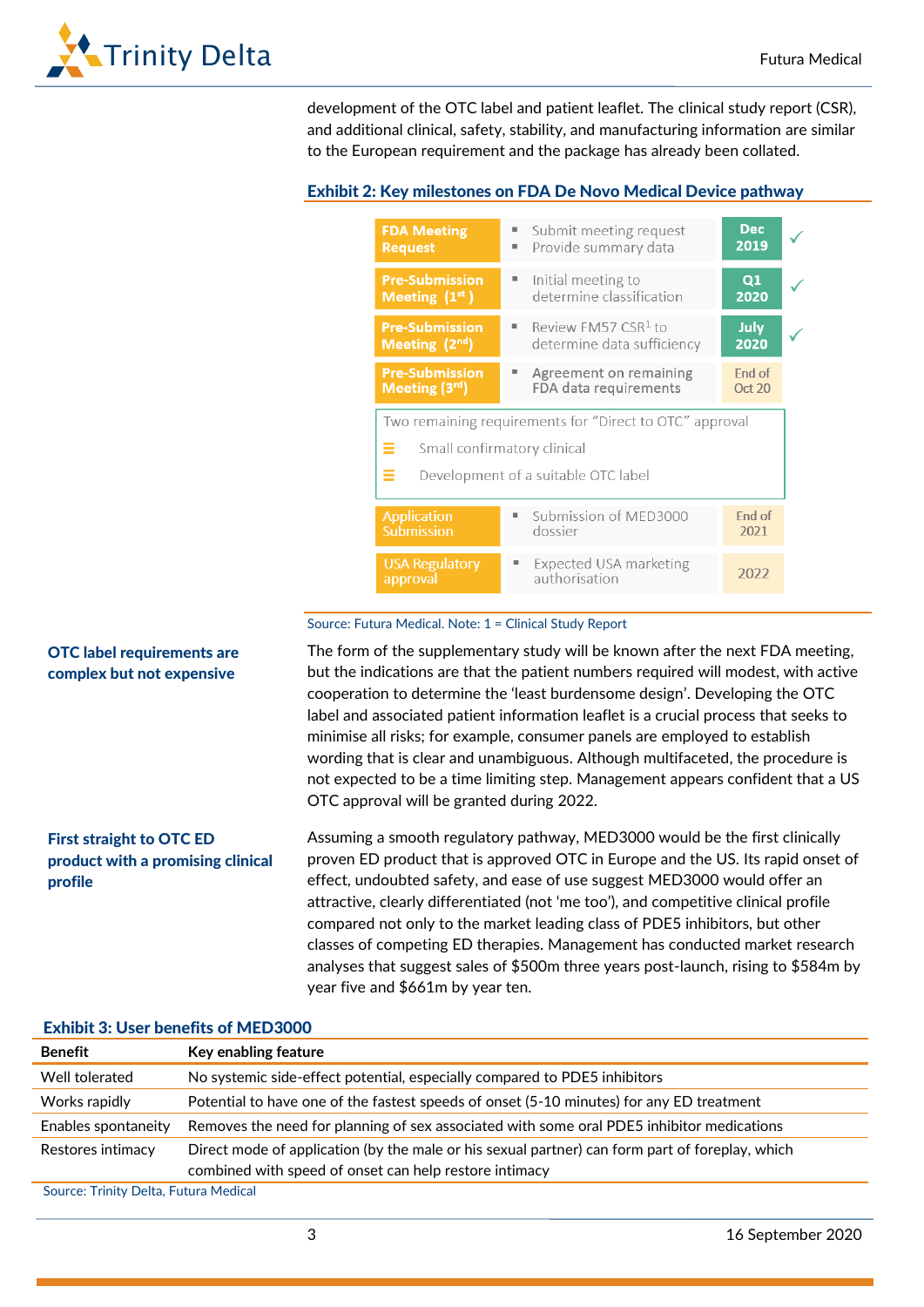

Our \$475m peak sales estimate is based on conservative assumptions

Our assumptions and expectations were detailed in our [June 2020 Outlook](https://www.trinitydelta.org/research-notes/nearing-the-critical-point-in-erectile-dysfunction/) report and, despite our conservative approach, we arrive at five-year sales for MED3000 of \$225m in Europe and \$250m in the US. Using more aggressive assumptions, notably on having motivated and commercially astute partners, could result in materially faster adoption curves and higher peak sales (Exhibit 4). Futura Medical has recently engaged a specialist corporate advisor to initiate discussions with potential licensing and marketing partners.

### Exhibit 4: OTC availability opens a large untapped ED market



Source: Futura Medical. Note: 1 - Cello Healthcare Consulting research amongst physicians in the US, France and Germany, commissioned by Futura; 2 - Corona G., Andrology, 2016, 4, 1002–1009; 3 - Frederick L., J Sex Med, 2014, Oct, (10):2546-53; 4 - Nguyen Sex Med Rev. 2017 Oct, vol 5, 508-520; 5 - MSP 2018: Data for 75 countries, IQVIA IMS Health; 6 - Ipsos research commissioned by Futura 7 - Directors' belief based on market research conducted on Company's behalf by Ipsos

| <b>TRP100 pain relief gel awaiting</b><br>next MHRA meeting         | The update on the other development programmes also showed progress. The<br>additional laboratory data the UK regulator, MHRA, had requested to support<br>submission of the TRP100 diclofenac pain relief gel was completed during Q320.<br>This will be submitted at the next scientific advisory meeting, which is expected to<br>take place before end-2020. Thornton & Ross, part of STADA, has UK rights to<br>TRP100. We expect existing commercial discussions with potential partners for<br>other geographies will depend on the outcomes of the next MHRA meeting.               |
|---------------------------------------------------------------------|---------------------------------------------------------------------------------------------------------------------------------------------------------------------------------------------------------------------------------------------------------------------------------------------------------------------------------------------------------------------------------------------------------------------------------------------------------------------------------------------------------------------------------------------------------------------------------------------|
| <b>CBD100 feasibility studies show</b><br>clear permeation benefits | The topical cannabidiol programme, CBD100, in development with CBDerma<br>showed promising pre-clinical study results. The permeation of CBD100 into the<br>skin was markedly superior to the comparator cannabidiol product, with the<br>through the skin permeation clearly demonstrating why DermaSys is such an<br>attractive dermal formulation technology. Next steps are under evaluation with<br>CBDerma.                                                                                                                                                                           |
| Cash runway to Q121 but<br>funding needed for FDA study             | Futura Medical's H120 results showed careful cost control, with cash resources of<br>£2.62m at end-June 2020. Low overheads mean the cash runway for the ongoing<br>operations extends to Q221. Management remains candid that additional funding<br>will be required to perform the supplementary clinical trial required for FDA<br>approval. Although the amount needed will not be known until the scope of the<br>study in known (end-October), the amount is expected to be modest, and could be<br>funded by a licensing deal, debt, other non-dilutive funding, or an equity raise. |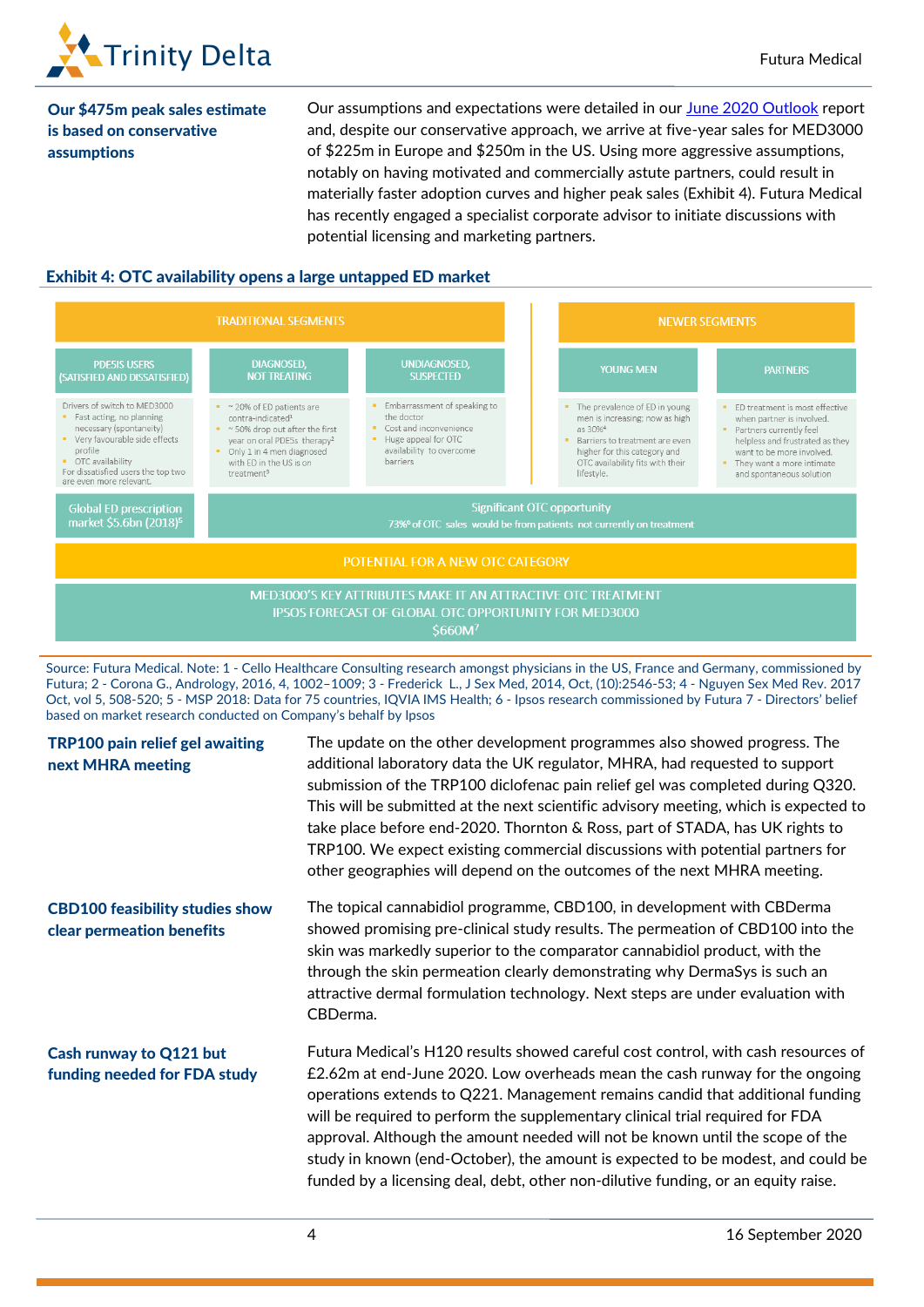#### Exhibit 5: Summary of financials

| Year-end: December 31<br>£'000s     | 2017     | 2018     | 2019                                | 2020E    | 2021E    |
|-------------------------------------|----------|----------|-------------------------------------|----------|----------|
| <b>INCOME STATEMENT</b>             |          |          |                                     |          |          |
| Revenues                            | 363      | 0        | 32                                  | 0        | 0        |
| Cost of goods sold                  | 0        | 0        | 0                                   | 0        | 0        |
| <b>Gross Profit</b>                 | 363      | 0        | 32                                  | 0        | 0        |
| R&D expenses                        | (4, 100) | (6,039)  | (10,051)                            | (1,989)  | (2, 135) |
| General and administrative expenses | (1, 118) | (1,228)  | (1, 144)                            | (1, 117) | (1, 176) |
| Underlying operating profit         | (4, 856) | (7, 266) | (11, 164)                           | (3, 106) | (3, 311) |
| Other revenue/expenses              | 0        | 0        | 0                                   | 0        | 0        |
| <b>EBITDA</b>                       | (4, 843) | (7, 247) | (11, 143)                           | (3,086)  | (3, 298) |
| <b>Operating Profit</b>             | (4, 856) | (7, 266) | (11, 164)                           | (3, 106) | (3, 311) |
| Interest expense                    | 19       | 28       | 22                                  | 4        | 1        |
| <b>Profit Before Taxes</b>          | (4, 837) | (7, 239) | (11, 141)                           | (3, 102) | (3, 310) |
| Adj. PBT                            | (4, 837) | (7, 239) | (11, 141)                           | (3, 102) | (3,310)  |
| Current tax income                  | 936      | 1,358    | 2,222                               | 569      | 491      |
| Cumulative preferred stock dividend | 0        | 0        | 0                                   | 0        | 0        |
| Net Income                          | (3,900)  | (5,881)  | (8,919)                             | (2, 533) | (2,819)  |
| EPS(p)                              | (3.2)    | (4.5)    | (4.4)                               | (1.0)    | (1.1)    |
| Adj. EPS (p)                        | (3.2)    | (4.5)    | (4.4)                               | (1.0)    | (1.1)    |
| DPS(p)                              | 0.0      | 0.0      | 0.0                                 | 0.0      | 0.0      |
| Average no. of shares (m)           | 120.6    | 131.9    | 204.7                               | 244.0    | 245.6    |
| Gross margin                        | 100%     | N/A      | 100%                                | N/A      | N/A      |
| <b>BALANCE SHEET</b>                |          |          |                                     |          |          |
| <b>Current assets</b>               | 9,541    | 10,830   | 4,842                               | 1,616    | 3,942    |
| Cash and cash equivalents           | 8,363    | 9.158    | 2,511                               | 974      | 3,378    |
| Accounts receivable                 | 181      | 306      | 101                                 | 65       | 65       |
| Inventories                         | 70       | 8        | 8                                   | 8        | 8        |
| Other current assets                | 927      | 1,358    | 2,222                               | 569      | 491      |
| Non-current assets                  | 64       | 47       | 60                                  | 44       | 36       |
| Property, plant & equipment         | 64       | 47       | 60                                  | 44       | 36       |
| Other non-current assets            | 0        | 0        | 0                                   | 0        | 0        |
| <b>Current liabilities</b>          | (499)    | (2,026)  | (4, 848)                            | (950)    | (5,950)  |
| Short-term debt                     | 0        | 0        | 0                                   | 0        | (5,000)  |
| Accounts payable                    | (499)    | (2,026)  | (4,848)                             | (950)    | (950)    |
| Other current liabilities           | 0        | 0        | 0                                   | 0        | 0        |
| <b>Non-current liabilities</b>      | 0        | 0        | 0                                   | 0        | 0        |
| Long-term debt                      | 0        | 0        | 0                                   | 0        | 0        |
| Other non-current liabilities       | 0        | 0        | 0                                   | 0        | 0        |
| Equity                              | 9,106    | 8,852    | 54                                  | 710      | (1,972)  |
| Share capital                       | 44,913   | 50,393   | 50,412                              | 53,305   | 53,305   |
| Other                               | (35,807) |          | (41,541) (50,359) (52,596) (55,277) |          |          |
| <b>CASH FLOW STATEMENTS</b>         |          |          |                                     |          |          |
| Operating cash flow                 | (4, 155) | (4,680)  | (6, 634)                            | (4, 590) | (2, 591) |
| Profit before tax                   | (4,837)  | (7,239)  | (11, 141)                           | (3, 102) | (3,310)  |
| Non-cash adjustments                | 195      | 140      | 100                                 | 147      | 149      |
| Change in working capital           | (385)    | 1,464    | 3,027                               | (3,861)  | 0        |
| Interest paid                       | 19       | 28       | 22                                  | 4        | 1        |
| Taxes paid                          | 851      | 927      | 1,358                               | 2,222    | 569      |
| Investing cash flow                 | (56)     | (5)      | (33)                                | (5)      | (5)      |
| CAPEX on tangible assets            | (56)     | (5)      | (33)                                | (5)      | (5)      |
| Other investing cash flows          | 0        | 0        | 0                                   | 0        | 0        |
| Financing cash flow                 | 221      | 5,480    | 19                                  | 3,059    | 5,000    |
| Proceeds from equity                | 221      | 5,480    | 19                                  | 3,059    | 0        |
| Increase in loans                   | 0        | 0        | 0                                   | 0        | 5,000    |
| Other financing cash flow           | 0        | 0        | 0                                   | 0        | 0        |
| Net increase in cash                | (3,990)  | 795      | (6,647)                             | (1, 536) | 2,404    |
| Cash at start of year               | 12,353   | 8,363    | 9,158                               | 2,510    | 974      |
| Cash at end of year                 | 8,363    | 9,158    | 2,510                               | 974      | 3,378    |
| Net cash at end of year             | 8,363    | 9,158    | 2,511                               | 974      | (1,622)  |

Source: Company, Trinity Delta Note: Adjusted numbers exclude exceptionals. The funding requirement is shown as short-term debt in FY21e, until transaction type, source and size are confirmed.